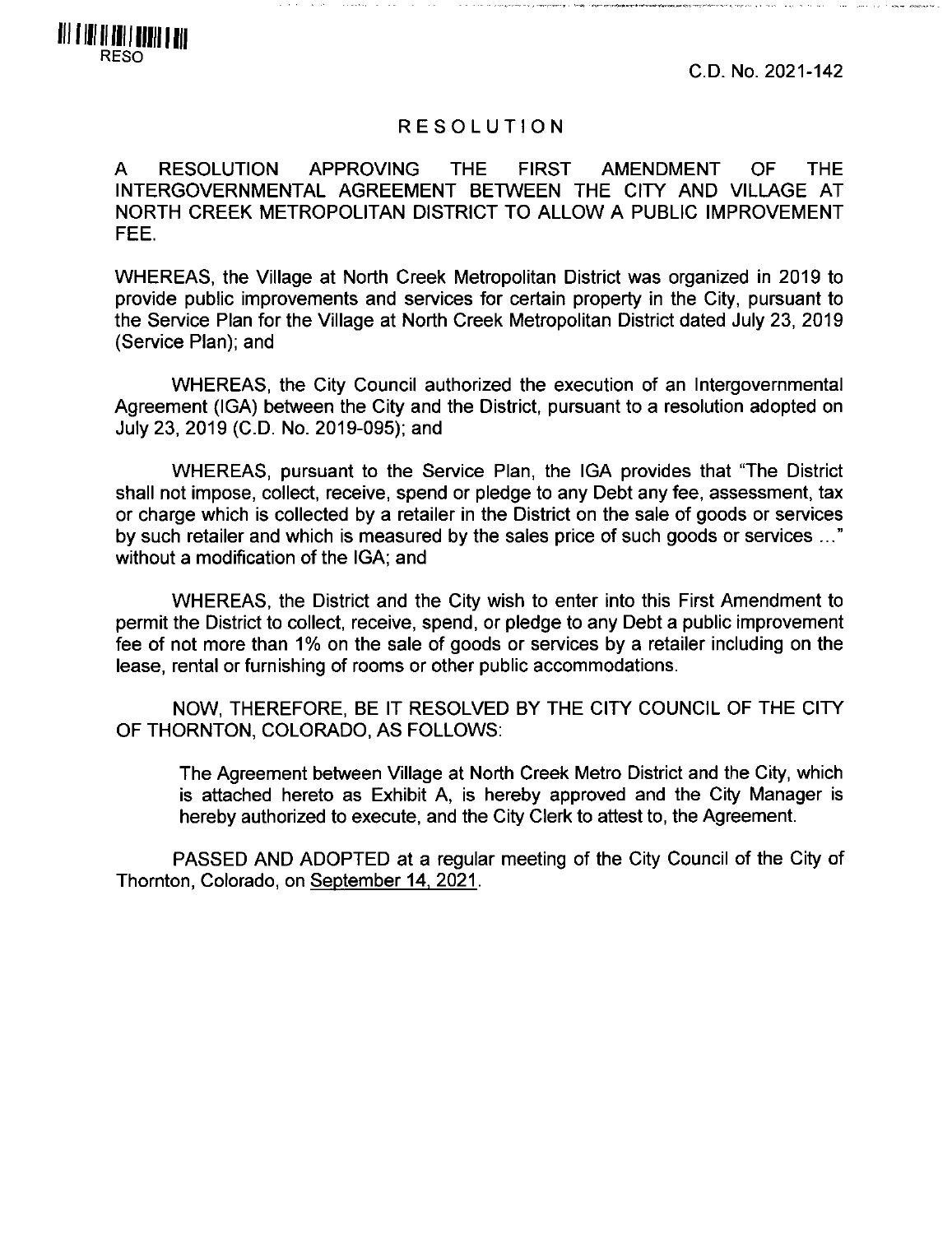C.D. No. 2021-142

CITY OF THORNTON, COLORADO

**O/iL**

Jan Kulm**a**nn, Mayor

ATTEST:

Kristen N. Rosenbaum, City Clerk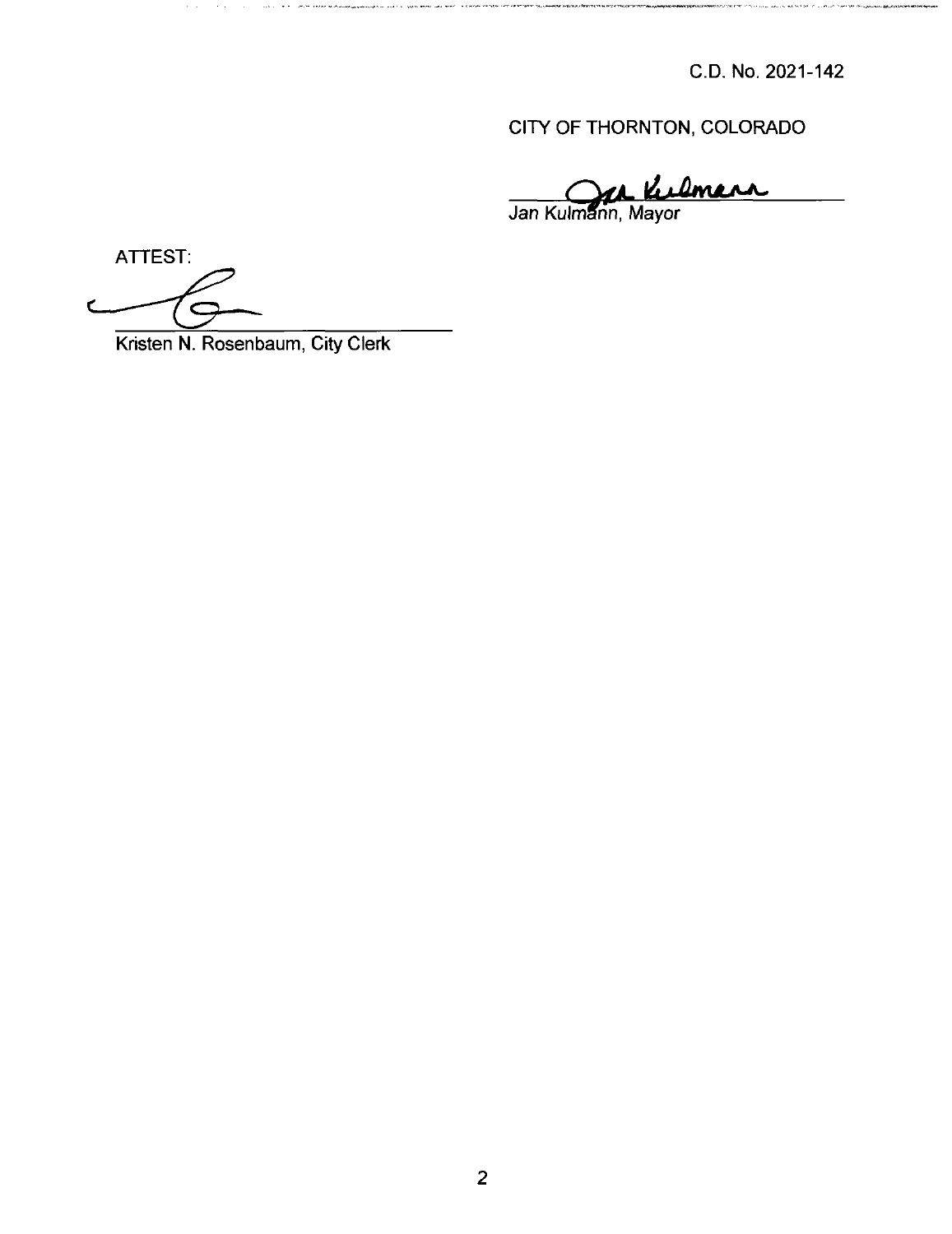C.D. No. 2021-142

# **EXHIBIT A**

## FIRST AMENDMENT TO THE INTERGOVERNMENTAL AGREEMENT BETWEEN THE CITY OF THORNTON, COLORADO AND VILLAGE AT NORTH CREEK METROPOLITAN DISTRICT

THIS FIRST AMENDMENT TO INTERGOVERNMENTAL AGREEMENT (the "First Amendment") is made and entered into as of this  $\sqrt{6}$  The day of FzBI  $\sim$  1021, by and between the CITY OF THORNTON, a home-rule municipal corporation of the State of Colorado (the "City"), and VILLAGE AT NORTH CREEK METROPOLITAN DISTRICT, a quasimunicipal corporation and political subdivision of the State of Colorado (the "District"). The City and the District are collectively referred to as the Parties.

### RECITALS

WHEREAS, the District was organized in 2019 to provide public improvements and services for certain property in the City of Thornton, Colorado pursuant to the Service Plan for Village at North Creek Metropolitan District dated July 23, 2019 (the "Service Plan"); and

WHEREAS, the City Council authorized the execution of an Intergovernmental Agreement (the "IGA") between the City and the District, pursuant to a resolution adopted on July 23, 2019 (C.D. No. 2019-095); and

WHEREAS, pursuant to the Service Plan, the IGA provides that "The District shall not impose, collect, receive, spend or pledge to any Debt any fee, assessment, tax or charge which is collected by a retailer in the District on the sale ofgoods or services by such retailer and which is measured by the sales price of such goods or services ..." without a modification of the IGA; and

WHEREAS, the District and the City wish to enter into this First Amendment to permit the District to collect, receive, spend or pledge to any Debt a public improvement fee of not more than 1% on the sale of goods or services by a retailer including on the lease, rental or furnishing of rooms or other public accommodations (the "PIF").

NOW, THEREFORE, in consideration of the covenants and mutual agreements herein contained, and for other good and valuable consideration, the receipt and sufficiency of which are hereby acknowledged, the Parties hereto agree as follows:

#### FIRST AMENDMENT

A. Paragraph 18 of IGA is hereby amended and restated in its entirety as follows:

18. Public Improvement Fee Limitation. The District shall not impose, collect, receive, spend or pledge to any Debt any fee, assessment, tax or charge which is collected by a retailer in the District on the sale of goods or services by such retailer and which is measured by the sales price of such goods or services, without a modification of this Agreement by the Parties; provided that the District may collect, receive, spend or pledge to any Debt a public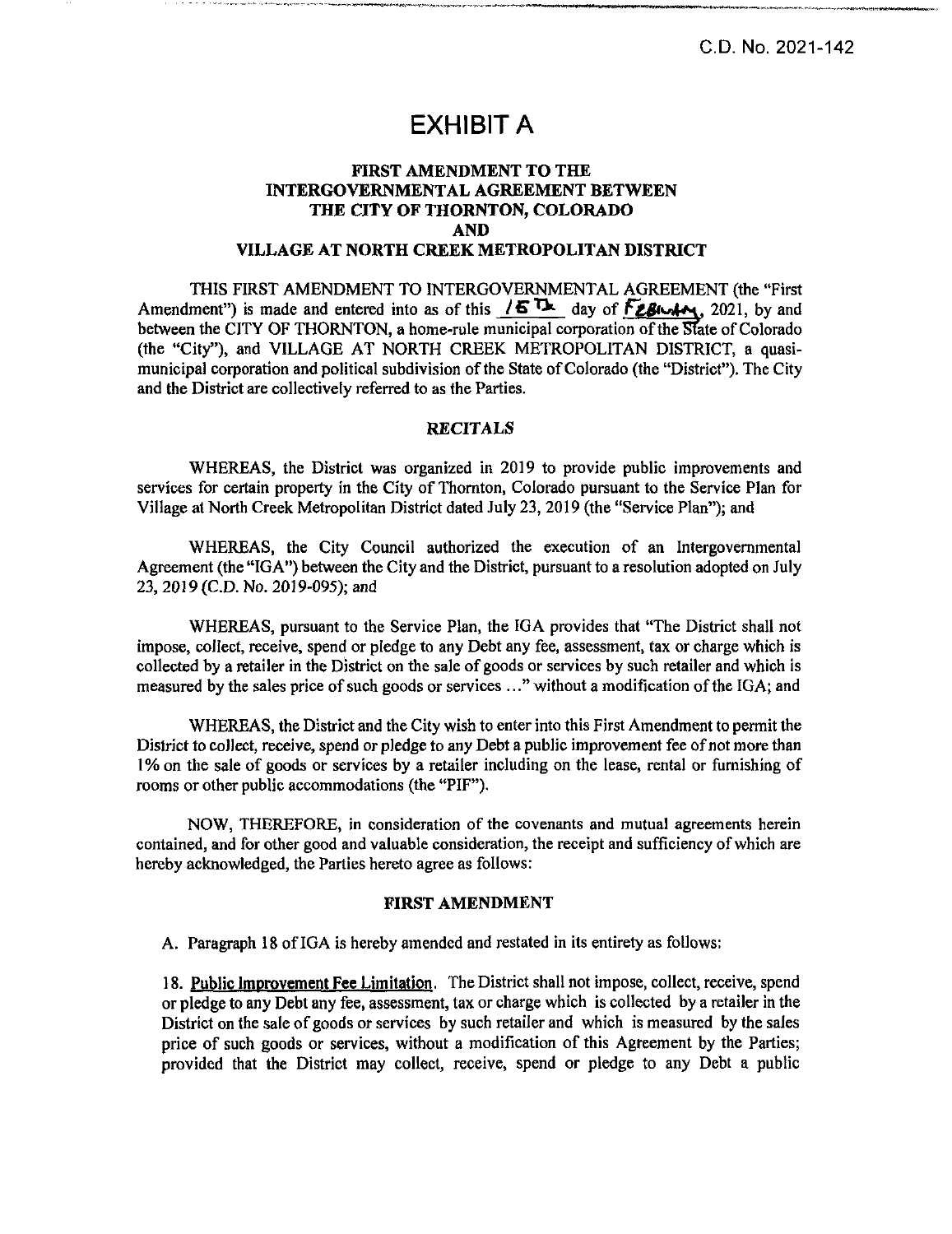improvement fee of not more than 1% on the sale of goods or services by a retailer including on the leasing, renting, or furnishing of rooms or other public accommodations (the "PIF"). The transactions subject to the PIF shall at all times be the same as those subject to the City sales and use tax and accommodations tax. The PIF will be a fee imposed by private covenant running with the property in the District for the benefit of such property and the District and will not be imposed through the exercise of any power by the City or the District. The PIF will be in addition to, and not in lieu of, taxes imposed by the City or other taxing jurisdictions on the transactions subject to the PIF. The District acknowledges that PIF will be added to the costs of the goods or services by a retailer and subject to taxation by the City and other governments. The City will not be responsible for the collection or enforcement ofthe PIF.

B. All capitalized terms used herein and not otherwise defined shall have the meanings ascribed to them in IGA.

C. Except as expressly modified by this First Amendment, the terms ofthe IGA remain in full force and effect.

*[Signature pagefollows.]*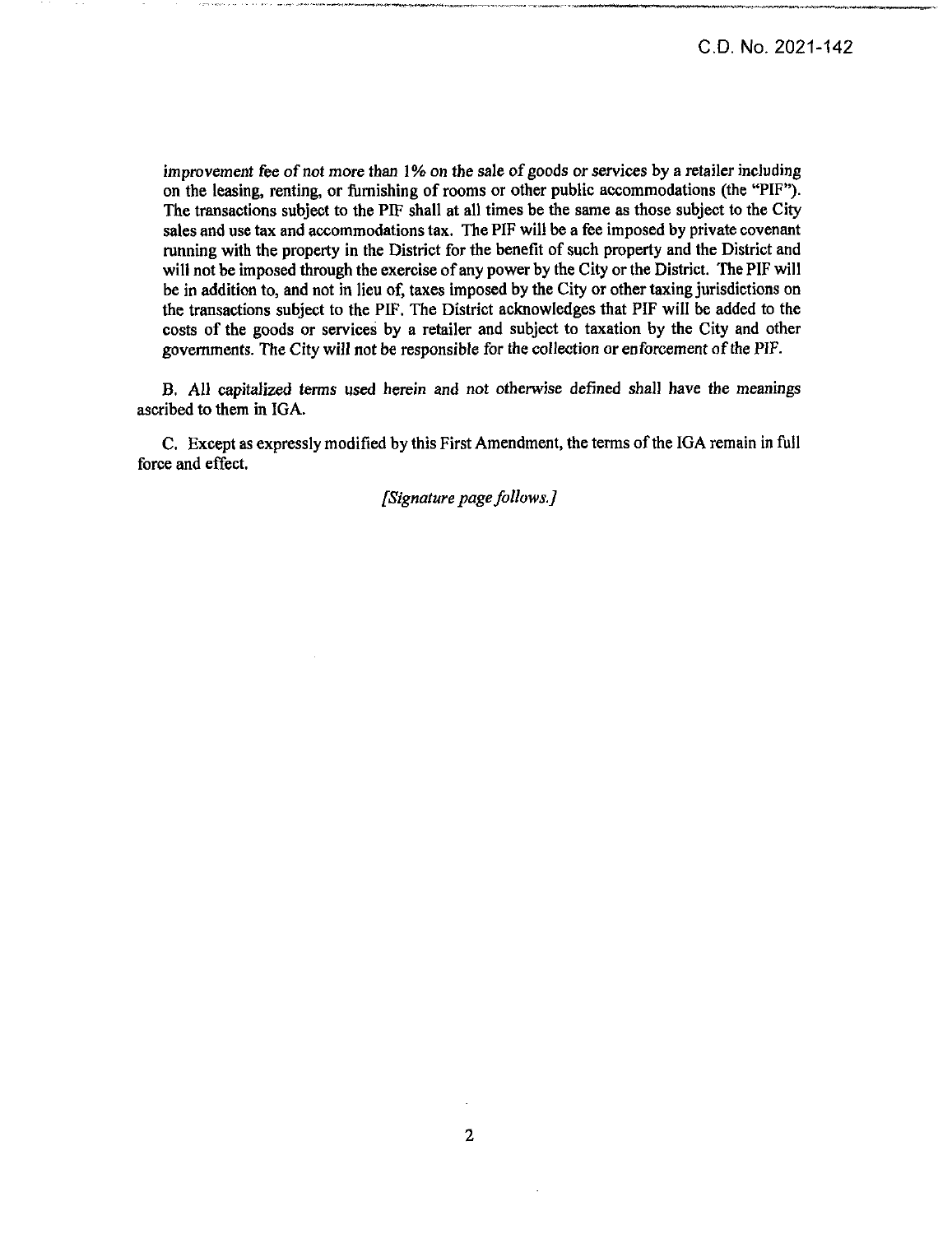IN WITNESS WHEREOF, the Parties have executed this First Amendment as of the day and year first set forth above.

> VILLAGE AT NORTH CREEK METROPOLITAN DISTRICT, a quasi-municipal corporation and political subdivision of the State of Colorado

\

President

ATTEST:

-----...

**Secretary** 

**V— W»^**

Kevin<sup>8</sup>. Woods, City Manager

ATTEST:

Kristen N. Rosenbaum, City Clerk

APPROVED TO FORM:

William A. Tuthill III, Interim City Attorney